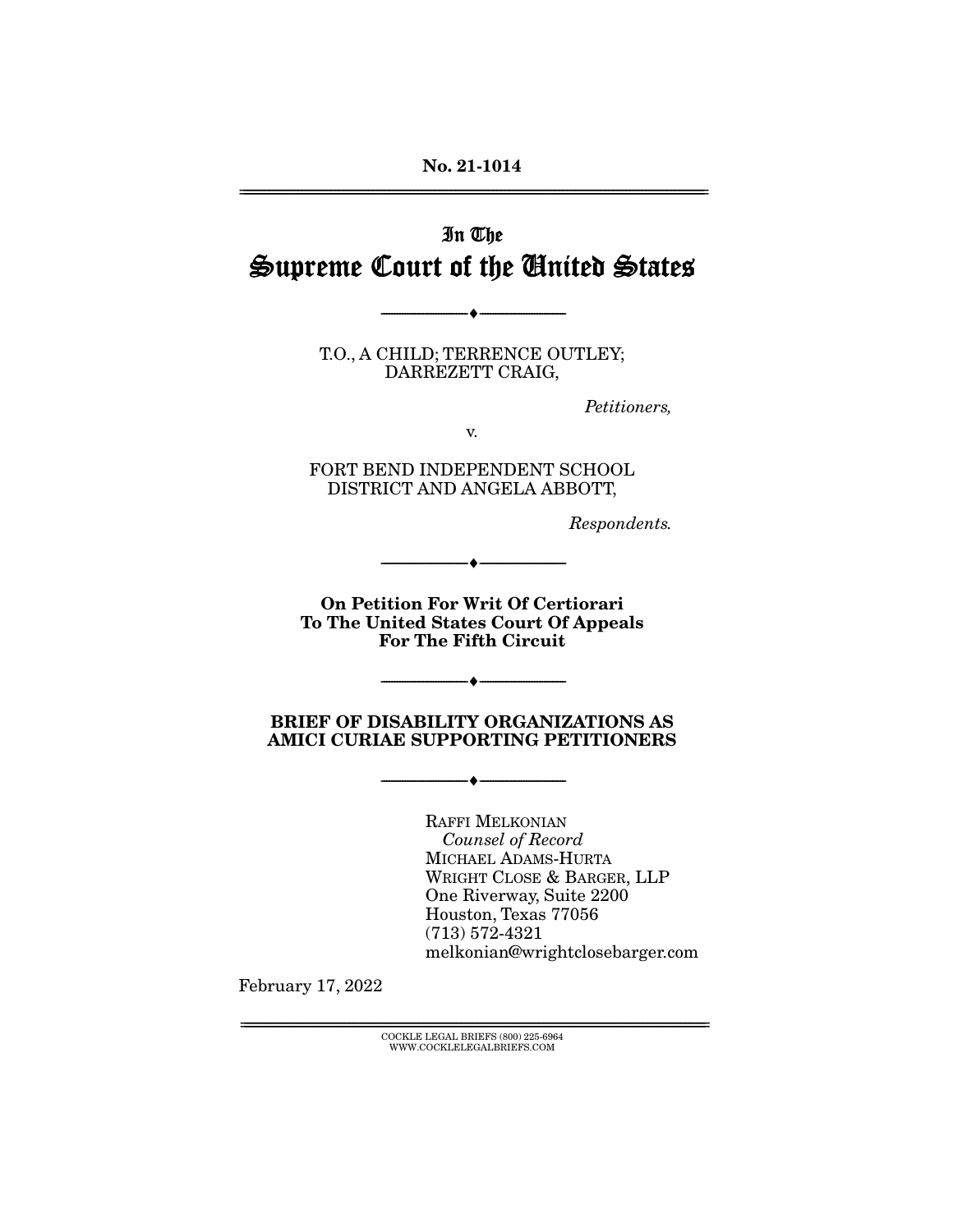# TABLE OF CONTENTS

Page

|                                                                                           | i  |
|-------------------------------------------------------------------------------------------|----|
|                                                                                           | 11 |
| IDENTITY AND INTEREST OF AMICI CU-                                                        | 1  |
| INTRODUCTION AND SUMMARY OF THE                                                           | 4  |
|                                                                                           | 7  |
| I. Children with disabilities are restrained,<br>isolated, and physically hurt in schools | 7  |
| II. The Fifth Circuit's extreme rule has seri-                                            | 10 |
|                                                                                           | 14 |
|                                                                                           |    |

i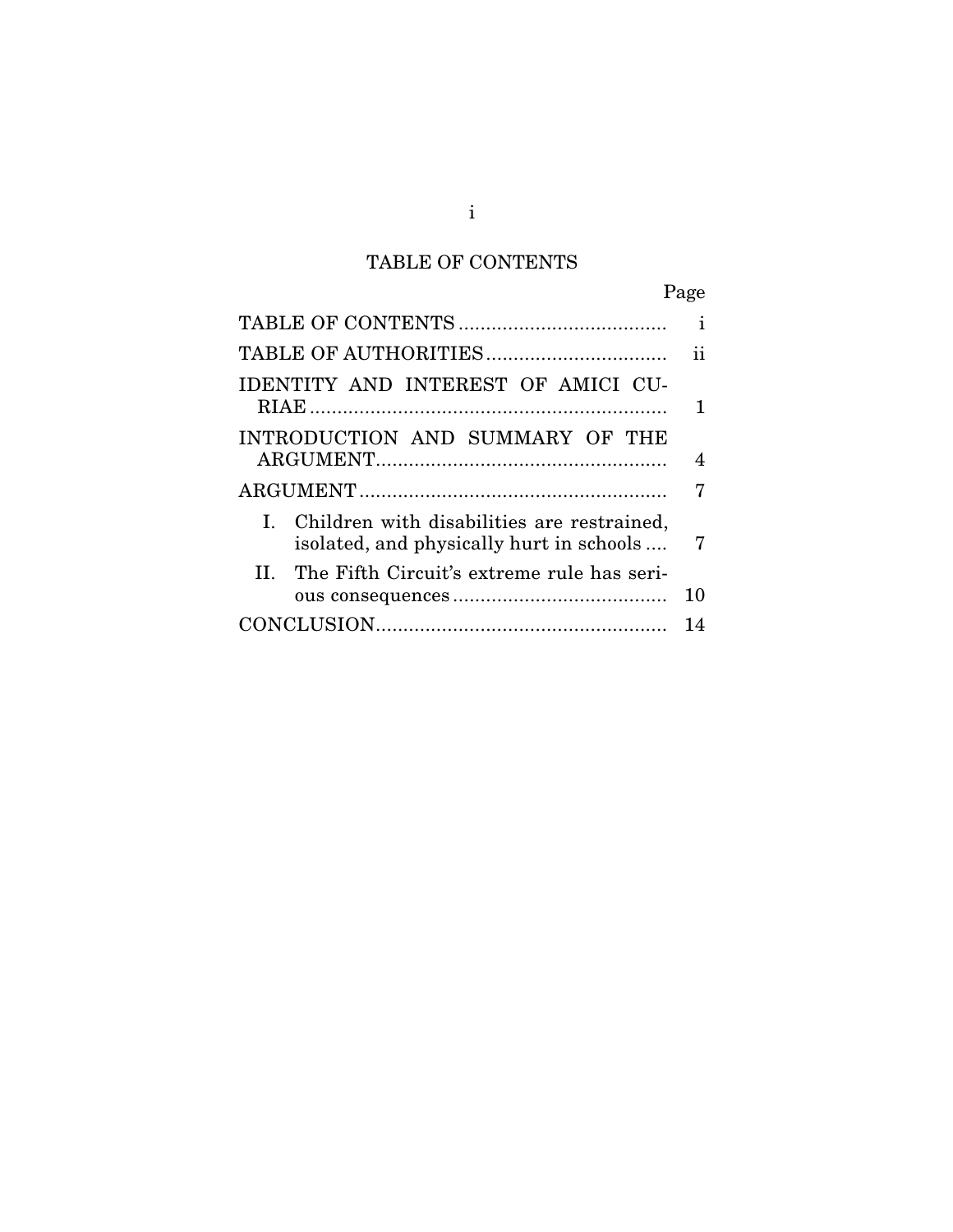## TABLE OF AUTHORITIES

| <b>CASES</b>                                                                                                                                                                        |
|-------------------------------------------------------------------------------------------------------------------------------------------------------------------------------------|
| Fee v. Herndon,                                                                                                                                                                     |
| Ingraham v. Wright,                                                                                                                                                                 |
| <b>STATUTES</b>                                                                                                                                                                     |
|                                                                                                                                                                                     |
| <b>OTHER AUTHORITIES</b>                                                                                                                                                            |
| Billy Gates, KXAN, Affidavit: Manor HS Teacher<br>Hit Student with Nonverbal Autism, Faces                                                                                          |
| C.L. Lynch, NeuroClastic, Justice for Xavier Her-<br>nandez: Texas School Still Practicing Illegal<br>Restraints after Killing Young Autistic Man                                   |
| Coun. of Parent Attorneys & Advocates, The Cri-<br>sis of Trauma and Abuse in Our Nation's                                                                                          |
| Ctr. for Civil Rights Remedies & S. Poverty L.<br>Ctr., The Striking Outlier: The Persistent,<br>Painful and Problematic Practice of Corporal                                       |
| Disability Rights Network, School is Not Sup-<br>posed to Hurt: The U.S. Dep't of Educ. Must Do<br>More to Protect School Children from Re-<br>straint and Seclusion (Mar. 2012) 12 |

ii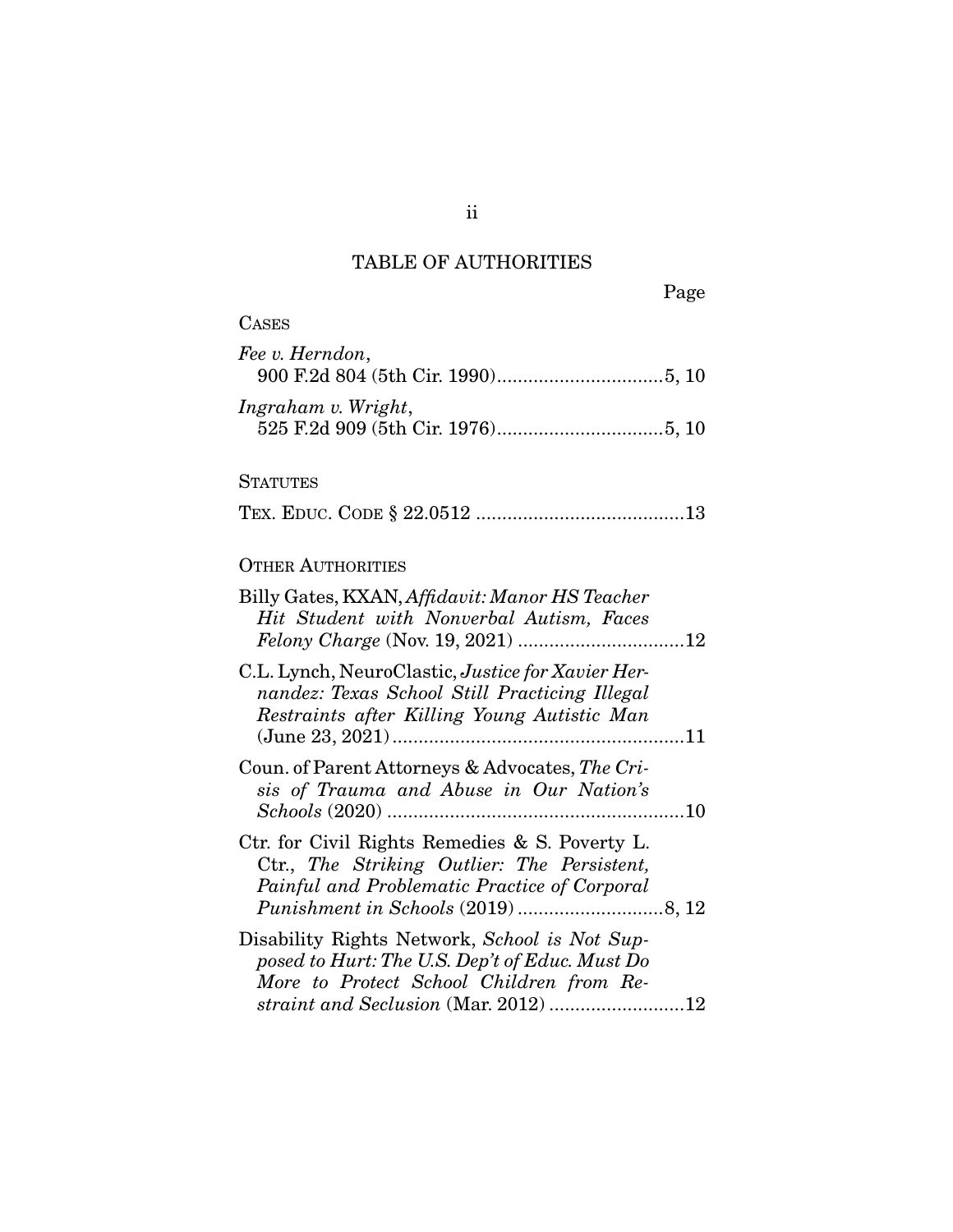## TABLE OF AUTHORITIES—Continued

| Disability Rights Tex., <i>Harmful Restraint of</i><br>Students with Disabilities in Texas Schools<br>12                                                                                   |
|--------------------------------------------------------------------------------------------------------------------------------------------------------------------------------------------|
| Elizabeth T. Gershoff & Sarah A. Font, Corporal<br>Punishment in U.S. Public Schools: Preva-<br>lence, Disparities in Use, and Status in State                                             |
| Emily Donaldson, The Dallas Morning News,<br>Former Burleson Educators Arrested on<br>Charges of Abuse of Disabled Individual (Nov.                                                        |
| Human Rights Watch, Corporal Punishment of<br>Students with Disabilities in US Public                                                                                                      |
| Jacqueline M. Nowicki, U.S. Gov't Accountabil-<br>ity Off., K-12 Education: Education Should<br>Take Immediate Action to Address Inaccura-<br>cies in Federal Restraint and Seclusion Data |
| Jamelia Morgan, <i>Disability's Fourth Amend-</i><br>$ment$ , 122 COLUM. L. REV. (forthcoming $2022$ )10                                                                                   |
| Kevin Dudley, Jr., KLFY, Morehouse Parish<br>School Teacher Arrested after Striking Stu-                                                                                                   |
| Maryam Ahranjani, School "Safety" Measures<br>Jump Constitutional Guard Rails, 44 Sea. U.<br>L. Rev. $273$ (Winter $2021$ )<br>10                                                          |

L. Rev. 273 (Winter 2021) ........................................ 10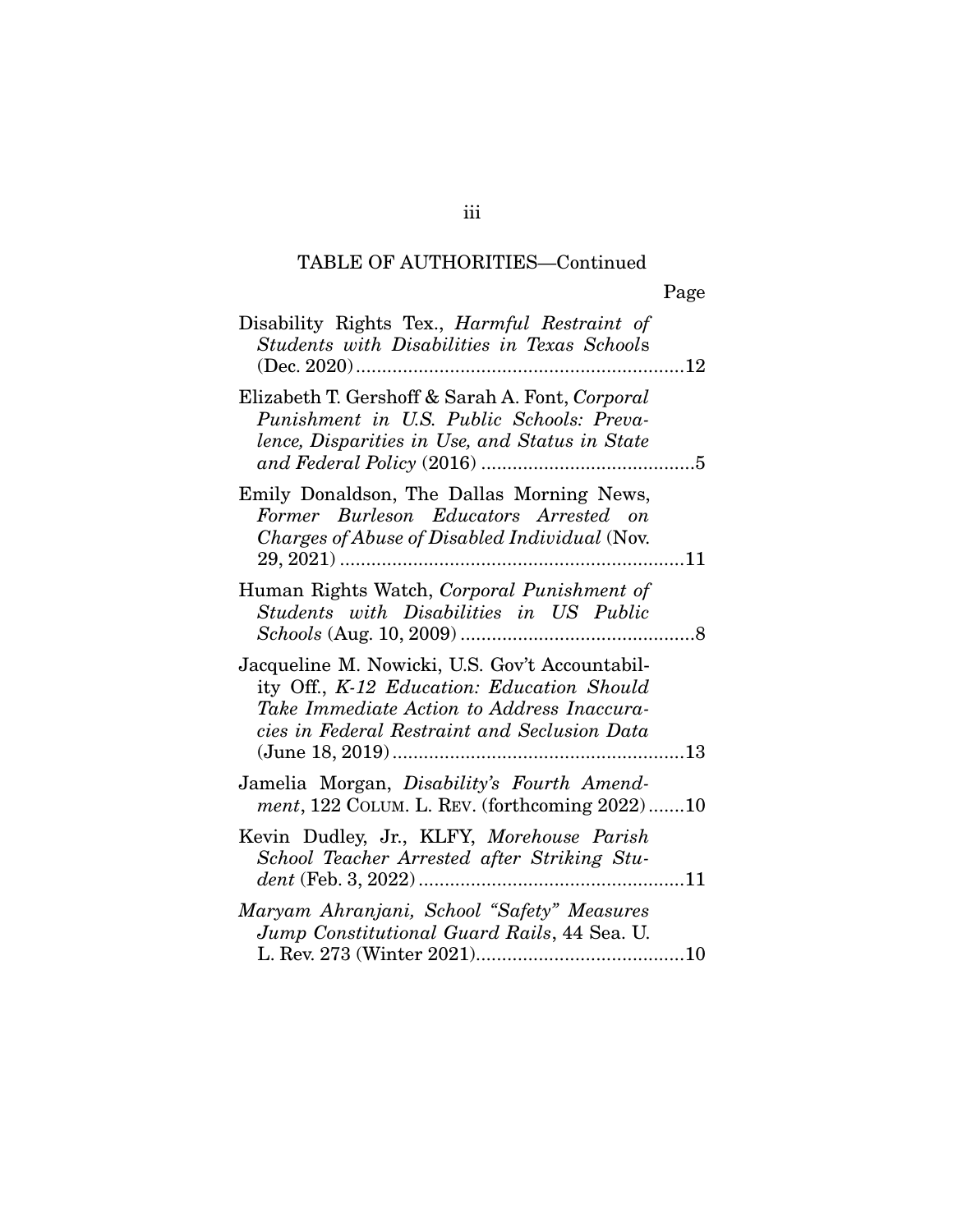## TABLE OF AUTHORITIES—Continued

| Nat'l Disability Rights Network, School is Not<br>Supposed to Hurt: Investigative Report on<br>Abusive Restraint and Seclusion in Schools         |  |
|---------------------------------------------------------------------------------------------------------------------------------------------------|--|
| Roland Richter, Fox 44 News, Former Killeen<br><b>ISD</b> Teacher Arrested for Injury to a Disabled                                               |  |
| Sara B. Kriesel-Hall, A Legal Analysis of Litiga-<br>tion Against Mississippi Educators & School<br>Systems Under the Mississippi Tort Claims     |  |
| Silas Allen, Fort Worth Star-Telegram, Fort<br>Worth Student with Autism Died after being<br>Restrained at School. What Happened? (June           |  |
| U.S. Dep't of Educ., 2017–18 Civil Rights Data<br>Collection: The Use of Restraint and Seclusion<br>on Children with Disabilities in K-12 Schools |  |
| U.S. Gov't Accountability Off., Seclusions and<br>Restraints: Selected Cases of Death and Abuse<br>at Public & Private Schs. and Treatment Ctrs.  |  |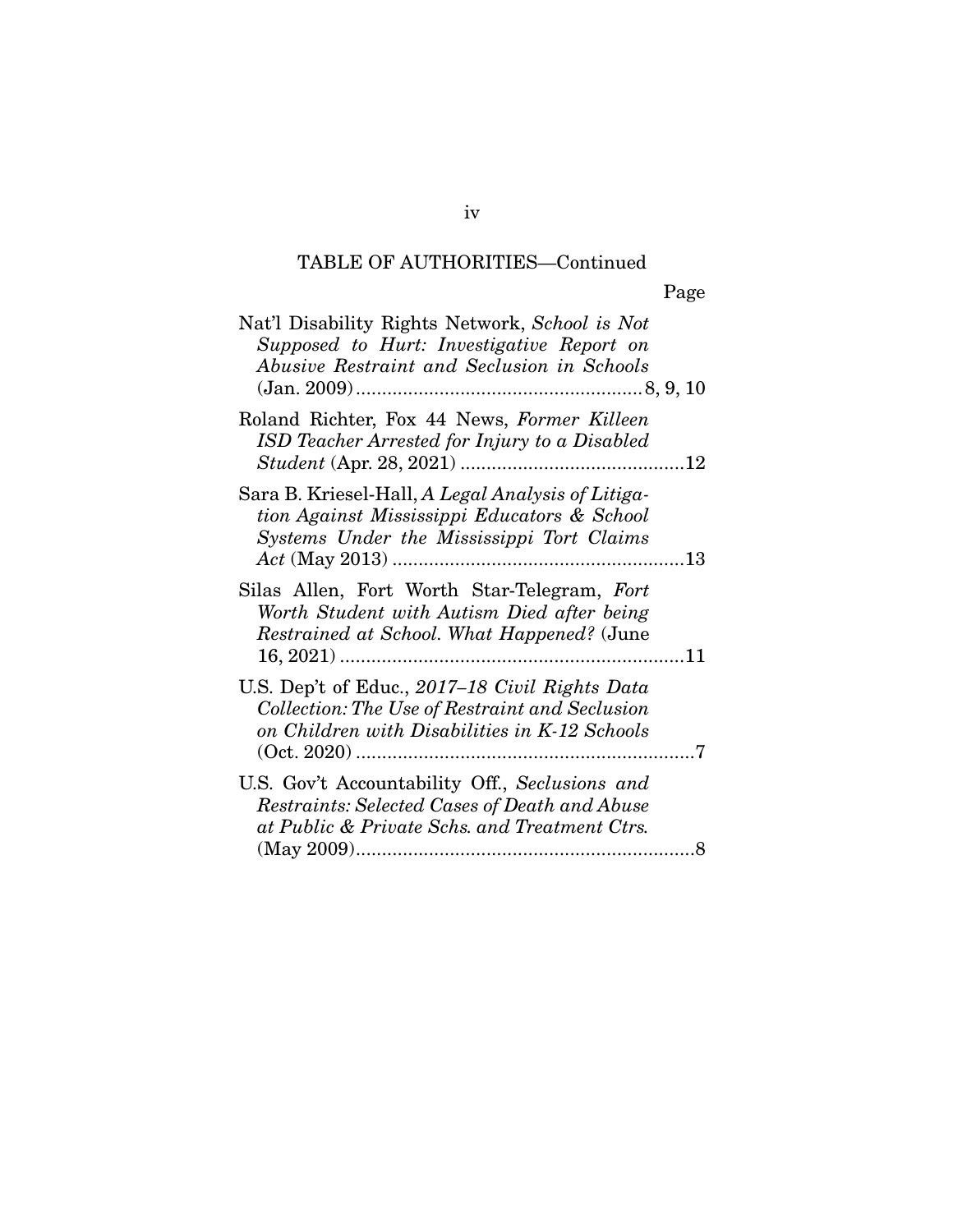#### **IDENTITY AND INTEREST OF AMICI CURIAE**1

Amici advocate for and support individuals with<br>disabilities, their parents, and advocates in efforts to safeguard the civil rights guaranteed to those individuals under federal laws, including the Civil Rights Act of 1871, ch. 22, 17 Stat. 13 (codified as amended at  $42$ ) U.S.C.  $\S$  1983) (Section 1983), Section 504 of the Rehabilitation Act of 1973, 29 U.S.C.  $\S 794$  (Section 504), Title II of the Americans with Disabilities Act, 42 U.S.C.  $\S$  12131, et seq. (ADA), and the Constitution. The Fifth Circuit's decision, along with Judge Wiener's concurrence, compel amici to offer their perspective as to why the Court should correct the Fifth Circuit's anomalous position among the federal courts of appeals, which deprives children—especially those with disabilities—of an important way to protect their con- $\frac{1}{2}$  is a subset of protecting  $\frac{1}{2}$  in the input  $\frac{1}{2}$  is a set of protection of  $\frac{1}{2}$  is a set of  $\frac{1}{2}$  is a set of  $\frac{1}{2}$  is a set of  $\frac{1}{2}$  is a set of  $\frac{1}{2}$  is a set of  $\frac{1}{2}$  is a s stitutional rights.

The following organizations respectfully submit this brief as amici curiae in support of petitioners–ap $t$  and  $t$  are amicious curiations in support of petitioners–appendix  $t$ pellants.

**Disability Rights Texas** (DRTX), **Disability Rights Louisiana** (DRLA) and **Disability Rights Mississippi** (DRMS) are the federally-designated

 $1$  No counsel for any party has authored this brief in whole or in part, and no person other than the amici or their counsel have made any monetary contribution intended to fund the preparation or submission of this brief. Pursuant to Rule 37.2, amicus curiae Disability Rights Texas notified counsel of record of Petitioners and Respondents of its intent to file this amicus brief on tioners and responses to the metal to the this amicus brief on<br>February 7, 2022, All parties consent to the filing of this amicus - we may 7, 2022. The parties consent to the filing of this amicum.<br>brief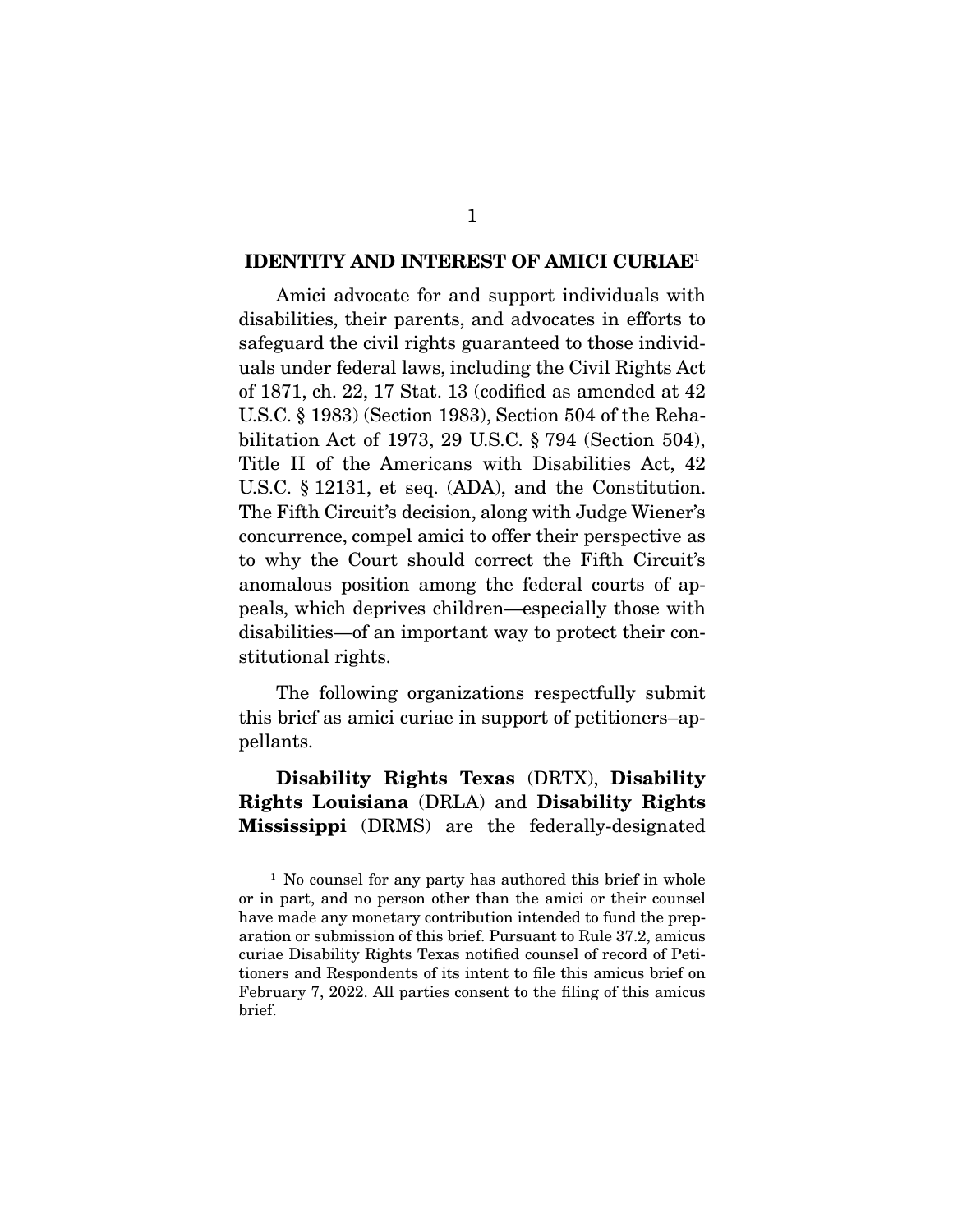legal protection and advocacy agencies for people with mission to help people with disabilities understand. and exercise their rights under the law and ensure their full and equal participation in society. DRTX, DRLA, and DRMS accomplish this mission by providing direct legal assistance to people with disabilities, protecting the rights of people with disabilities through the courts and justice system, and educating and informing policy makers about issues that impact  $\frac{1}{2}$  is the interest of the interest in  $\frac{1}{2}$  in  $\frac{1}{2}$  $\mathbf{r}$  rights and services for people with disabilities.

**Council of Parent Attorneys and Advocates** (COPAA) is a national not-for-profit organization for and advocates. COPAA provides resources, training, and information for parents, advocates, and attorneys to assist in obtaining the free appropriate public education such children are entitled to under the Individuals with Disabilities Education Act (IDEA), 20 U.S.C. § 1400, et seq. COPAA also supports individuals with disabilities, their parents, and advocates in efforts to safeguard the civil rights guaranteed to those individuals under federal laws, including the Civil Rights Act of 1871, ch. 22, 17 Stat. 13 (codified as amended at  $42$ ) U.S.C.  $\S$  1983) (Section 1983), Section 504 of the Rehabilitation Act of 1973, 29 U.S.C.  $\S 794$  (Section 504), and Title II of the Americans with Disabilities Act, 42 U.S.C.  $\S$  12131, et seq. (ADA).  $\mathbf{P}$ 

**The Coalition of Texans with Disabilities**  (CTD) is a statewide, cross-disability advocacy organization founded by people with disabilities in 1978 with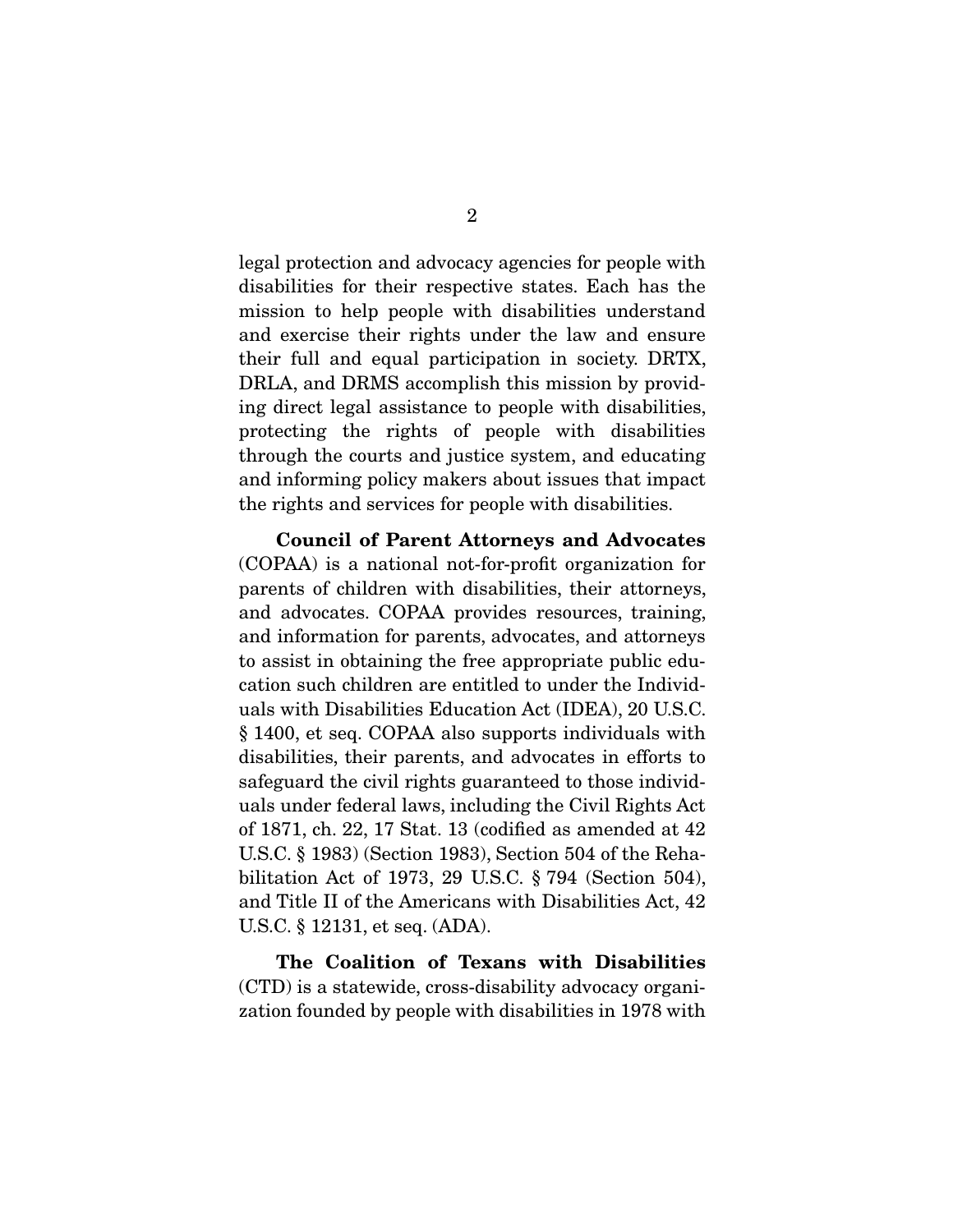a mission to ensure that people may live, learn, work, CTD has prioritized advocating for educational services that best serve all children with disabilities. This necessarily includes providing a safe environment for children with disabilities, and the elimination of exclusionary disciplinary methods and use of force. sionary disciplinary methods and use of  $\mathbf{r}$ 

**The National Center for Youth Law** (NCYL) is<br>a private, non-profit law firm that helps children achieve their potential by transforming the public agencies that serve them. For 50 years, NCYL has worked to protect the rights of low-income children. and to ensure that they have the resources, support, and opportunities they need to become self-sufficient adults. One of NCYL's priorities is to improve student educational outcomes by protecting students' legal rights at school and ensuring that students have acresept to appropriate education services. NCYL provides representation to children and youth in cases that have broad impact. NCYL has represented many students in litigation and class administrative complaints to ensure their access to adequate, appropriate and non-discriminatory education as well as many children in foster care to remedy violations of their substantive duo procoss rights  $\mathbf{r}$  is ready due to  $\mathbf{r}$ 

**The Autism Society of Texas** (AST) is a statewide organization that works to create connections, empowering everyone in the Autism community with the resources needed to live fully. Through advocacy, support, education, and community inclusion, AST works to improve the lives of all impacted by Autism.  $\sim$  to improve the lives of all impacted by Librarian.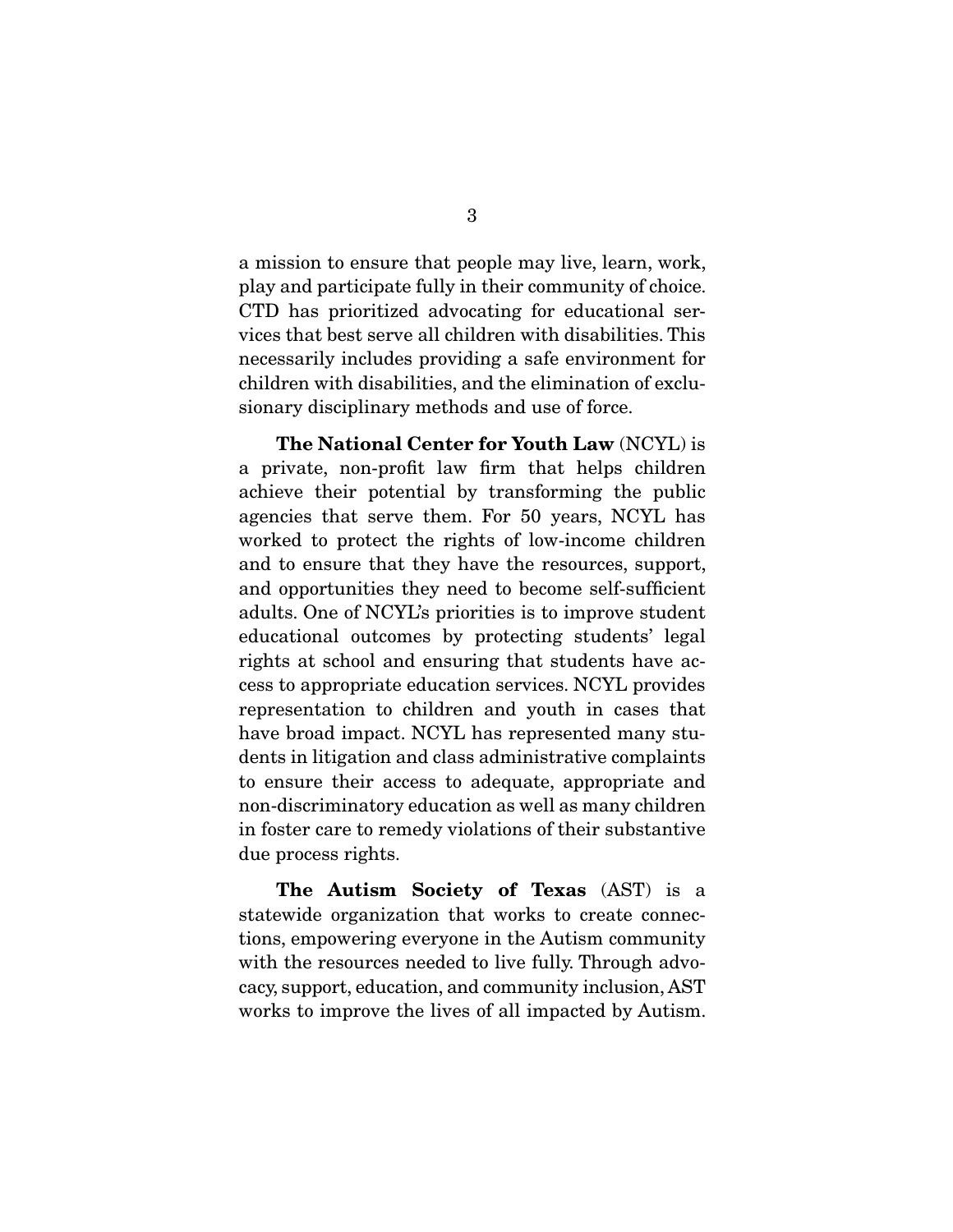Because students with Autism and other disabilities deserve a safe learning environment, AST advocates for the elimination of use of force and other disciplinary methods that would exclude students with Autism and disabilities from receiving the educational  $\frac{1}{2}$  times from  $\frac{1}{2}$  the educational to  $\frac{1}{2}$ services they are entitled to.

**Texas Appleseed** is a public interest justice center that is based in Austin and works with basebuilding organizations across the state of Texas. Using data-driven research and local community partnerships, Texas Appleseed advocates for changes to laws and policies that disproportionately burden historically underserved Texans. For more than 15 years, Texas Appleseed has built significant expertise in the fight to dismantle the school-to-prison pipeline; Texas Appleseed has published numerous reports that highlight how centuries-long draconian educational practices, exclusionary discipline, and school policing detrimentally affect Black & Brown children, LGBTQ  $\frac{d}{d\theta}$  $y \sim 1$  period people, and the disabilities with disabilities.

### **INTRODUCTION AND SUMMARY OF THE ARGUMENT**

--------------------------------- ♦ ---------------------------------

In every circuit to have addressed the question—<br>bar one—children who suffer mental and physical abuse at school have a Constitutional remedy. Courts disagree on the contours of the claims, but all agree that the courthouse door remains open in the most egregious cases—cases where children are secluded in egregious cases—cases where children are secluded in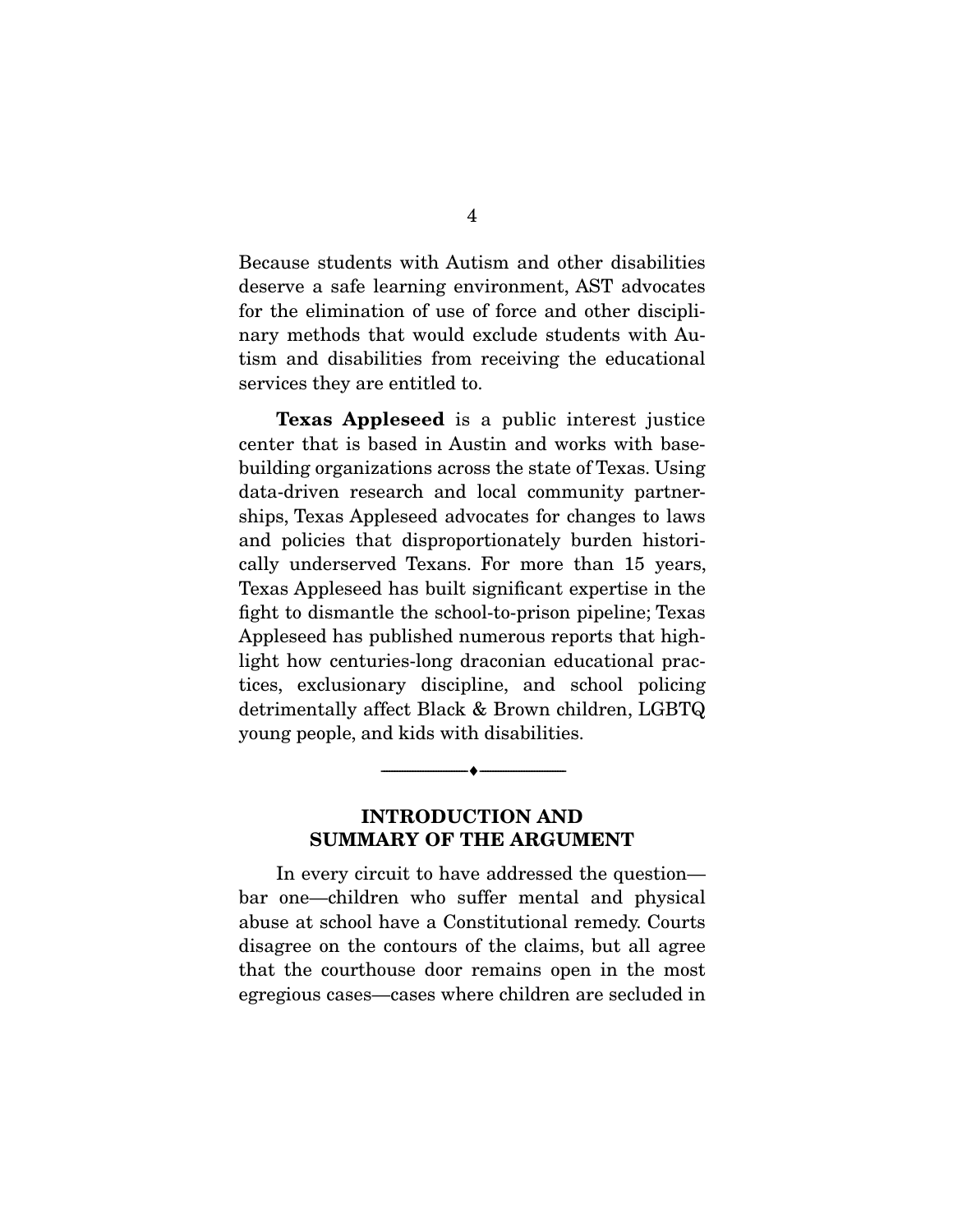locked rooms, or struck, or restrained by belts or ropes, or choked. The Fifth Circuit stands alone in categorically rejecting such claims. The time has come to fix that anomaly and establish a more uniform standard that and the more units and the more units of the more units. for Constitutional claims arising out of school abuse.

The world has changed since the Fifth Circuit rejected children's Constitutional claims, worried that federal courts would become the venue for a flood of law suits adjudicating whether "in a particular instance of misconduct five licks would have been a more appropriate punishment than ten licks." Ingraham v.<br>Wright 525 F.2d 909, 917 (5th Cir. 1976) (en banc), See Wright, 525 F.2d 909, 917 (5th Cir. 1976) (en banc). See also Fee v. Herndon, 900 F.2d 804, 809 (5th Cir. 1990).<br>Schools have become better equipped and teachers more professional. Thus, corporal punishment for misbehavior is now used only in a few school districts and with declining frequency even there. See, e.g., Eliza-<br>beth  $T$  Gershoff & Sarah  $\Delta$  Font Cerneral Punishbeth T. Gershoff & Sarah A. Font, Corporal Punishment in U.S. Public Schools: Prevalence, Disparities in Use, and Status in State and Federal Policy (2016) (not-<br>ing decline of corporal punishment from "4% of all  $\frac{1}{2}$  in the corporal punishment from  $\frac{1}{2}$  of  $\frac{1}{2}$  of  $\frac{1}{2}$  and  $\frac{1}{2}$  and  $\frac{1}{2}$  are  $\frac{1}{2}$  and  $\frac{1}{2}$  and  $\frac{1}{2}$  are  $\frac{1}{2}$  and  $\frac{1}{2}$  are  $\frac{1}{2}$  and  $\frac{1}{2}$  are  $\frac{1}{2}$  and  $\frac{1}{3}$ schoolchildren in 1978 to less than .5% today").

But the threat of excess force at school has shifted, not disappeared. Today, children with disabilities far too often suffer physical and mental abuse in school. They are struck, restrained, and isolated in numbers far beyond other children. And the consequences they suffer to their physical and mental health are  $\frac{1}{2}$  say are  $\frac{1}{2}$  in the mental mental to the mental health are mental to the mental mental  $\frac{1}{2}$  in  $\frac{1}{2}$  in  $\frac{1}{2}$  in  $\frac{1}{2}$  in  $\frac{1}{2}$  in  $\frac{1}{2}$  in  $\frac{1}{2}$  in  $\frac{1}{2}$  in  $\frac{1}{2}$  in  $\$ severe trained teachers  $\mathbf{r}_i$  trained the teachers resort to

 $^{2}$  Available at https://www.ncbi.nlm.nih.gov/pmc/articles/ PMC5766273/.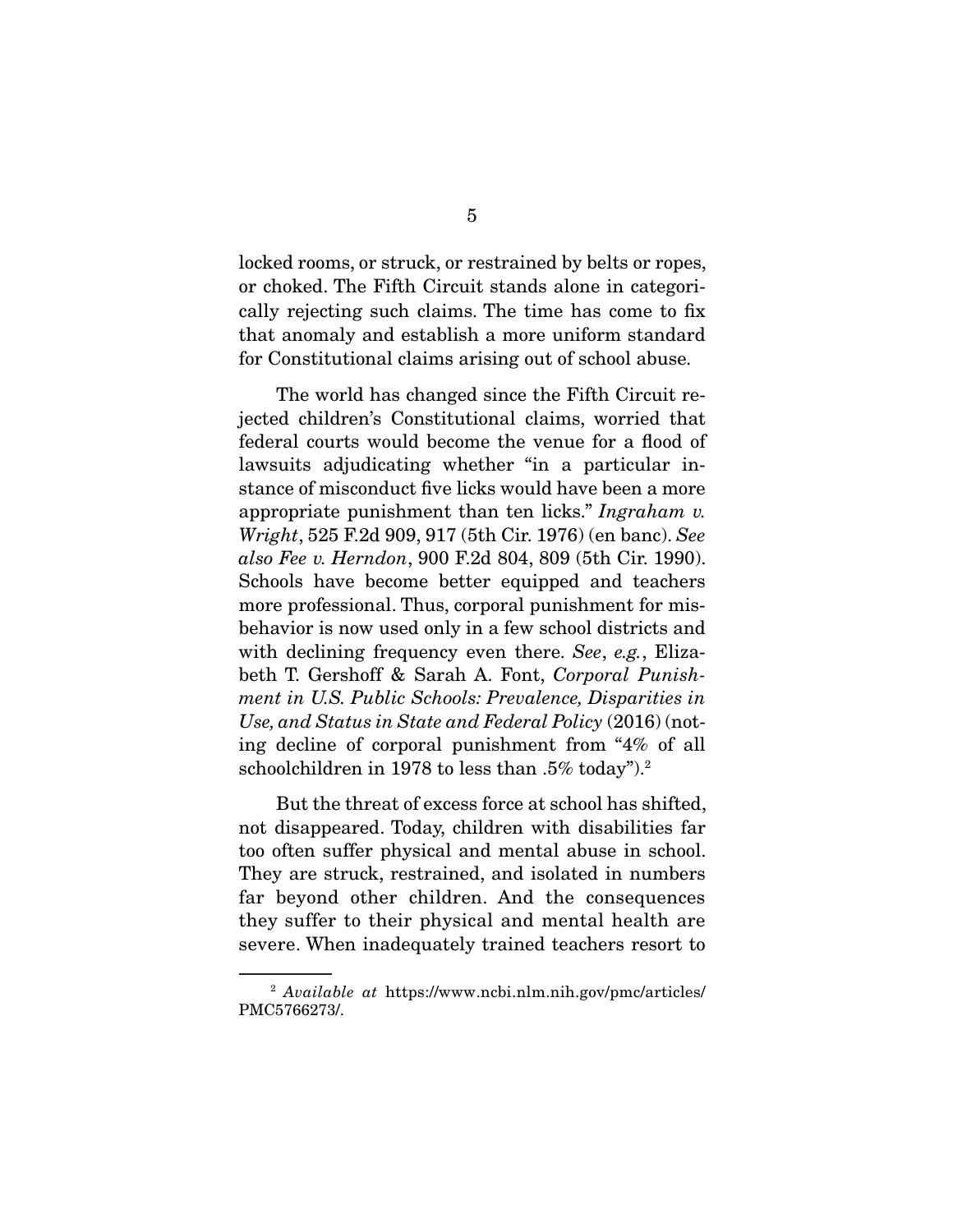unnecessary and unreasonable force to restrain or control students with disabilities, students may suffer permanent injuries, both physical and psychological, and sometimes death. Many students subjected to unrea- $\frac{1}{2}$  somether than  $\frac{1}{2}$  and the unreader than  $\frac{1}{2}$  and unreader to unrealise the unrea- $\frac{1}{2}$ sonable from post-transferred post-transferred post-transferred post-transferred post-transferred postder (PTSD).

This is precisely such a case. T.O., a first-grader with a disability, was thrown to the ground by a teacher in his school, and then put into a choke hold for several minutes. T.O. began to foam at the mouth, and T.O.'s aide asked the teacher to release him. But the teacher nonetheless continued for several minutes. After finally being released, T.O. went to the school nurse, who observed bruising on T.O.'s neck. Both the physical damage T.O. suffered and the harm to his mental state were considerable. And yet T.O.'s case is only one of numerous such cases, some with even more tragic consequences.  $\frac{1}{2}$ 

Amici write to provide the Court with information<br>within their unique knowledge. The absence of constitutional remedies for these rare, but devastating, incidents imposes serious consequences on many students, and makes it more likely for children to be harmed in the future. This Court should grant certiorari to bring the three Fifth Circuit states in line with all the other circuits in the country where students do have valid constitutional claims when they are physically or mentally abused at school.  $t_{\text{max}}$  are set of school.

 $\overbrace{\hspace{2.5cm}}$   $\overbrace{\hspace{2.5cm}}$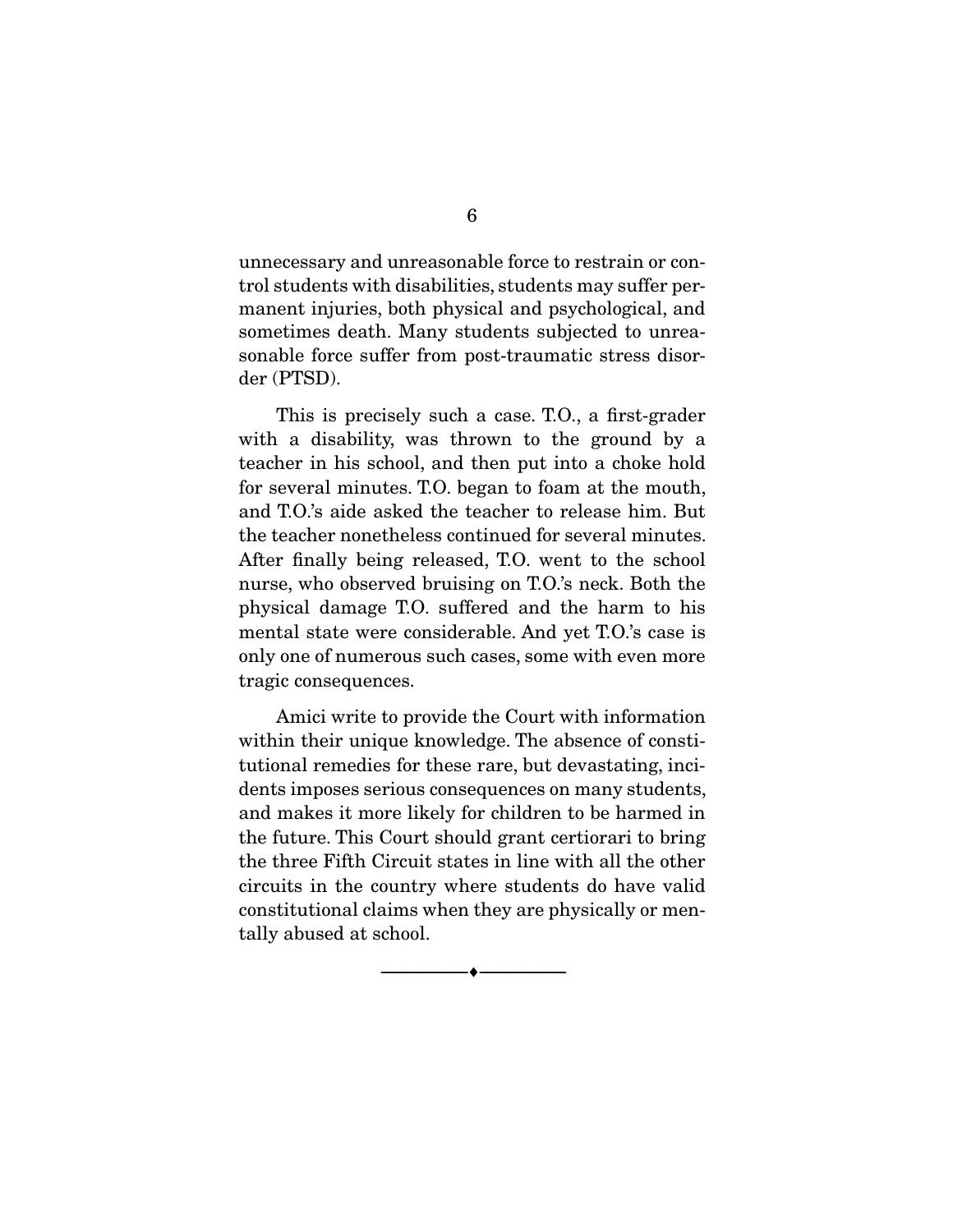#### **ARGUMENT**

### **I. Children with disabilities are restrained, isolated, and physically hurt in schools.**

Petitioners assert that this case presents important and recurring issues of federal constitutional law. They are right. Teachers who are not adequately trained in de-escalation techniques and other ways to address student behavior, or who ignore their training, have too often responded to student behavior with physical and mechanical restraints, seclusion, and even resort to physical violence.<sup>3</sup> This is an issue of the even resort to physical violence.<sup>3</sup> This is an issue of the<br>highest importance that deserves this Court's atten highest importance that deserves this Court's attention.

The numbers are shocking. About 100,000 school-<br>children are physically or mechanically restrained or put into seclusion in a single school year. U.S. Dep't of put into second in a single school year. The Use<br>of Peetraint and Seclusian on Children with Dischili of Restraint and Seclusion on Children with Disabilities in K-12 Schools  $6$  (Oct. 2020).<sup>4</sup> An astounding  $78\%$ of those restrained or secluded are children with disaof those restrained or secluded are children with disa-bilities. Id.

<sup>&</sup>lt;sup>3</sup> Seclusion does not mean a mere "time out," where a child is asked to sit alone. Rather, the Civil Rights Data Collection survey defines seclusion as "the involuntary confinement of a student alone in a room or area from which the student is physically prevented from leaving." See U.S. Dep't of Educ., Restraint and Seclu-<br>sion: Resource Document (2012), quailable at https://www.2 ed.gov/ sion: Resource Document (2012), available at https://www2.ed.gov/<br>policy/seclusion/restraints-and-seclusion-resources.pdf.

policy/secures.pdf. and-secures.pdf. and-secures.pdf.  $4$  Available at https://www2.ed.gov/about/offices/list/ocr/docs/ restraint-and-seclusion.pdf.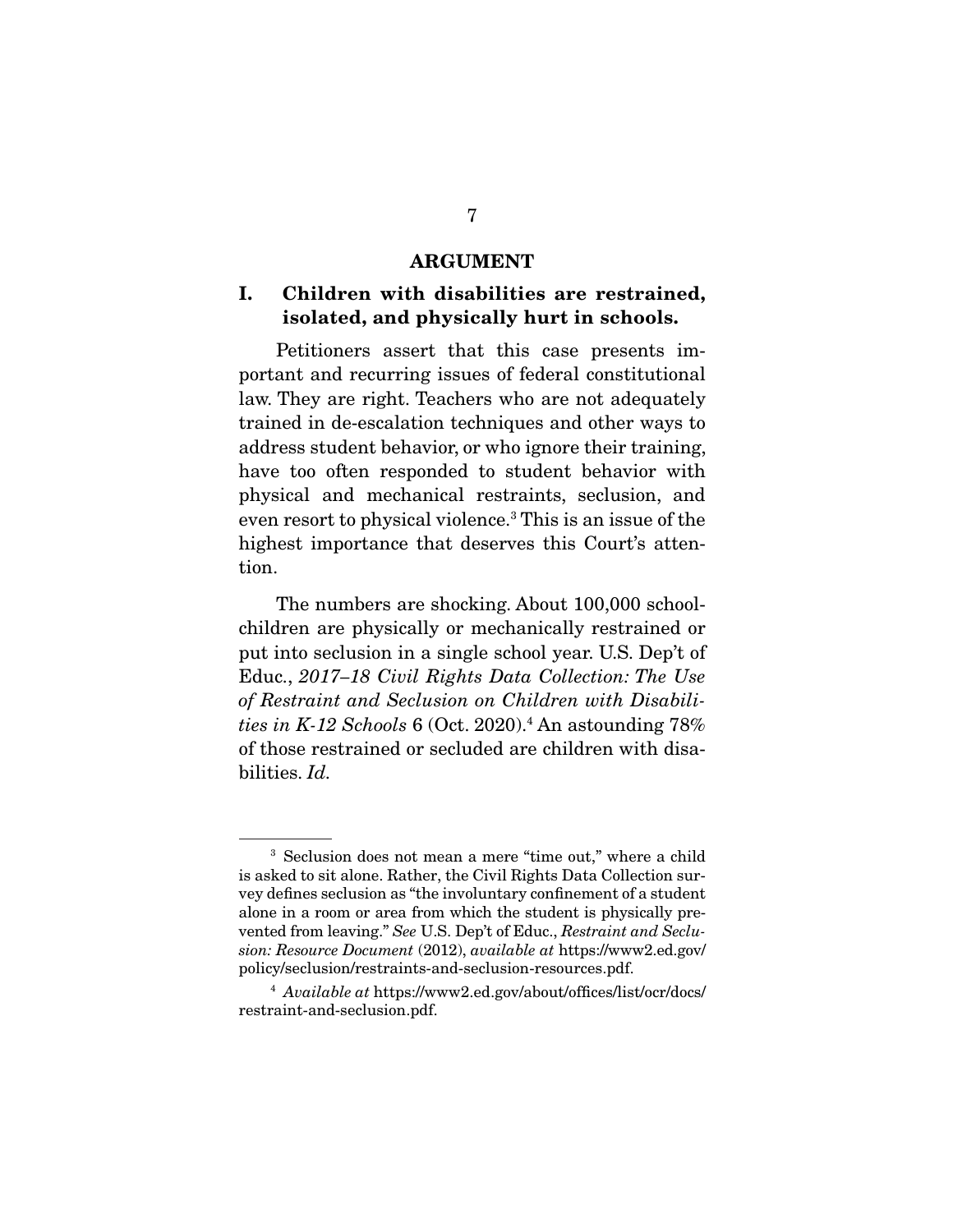Restraint and seclusion come with severe dangers,<br>including risk of psychological harm, loss of dignity, trauma, and even serious injury and death. Nat'l Disability Rights Network, School is Not Supposed to<br>Hurt: Investigative Report on Abusive Restraint and Hurt: Investigative Report on Abusive Restraint and Seclusion in Schools 7–9 (Jan. 2009) [hereinafter Investigative Report];<sup>5</sup> see also U.S. Gov't Accountability Off., Seclusions and Restraints: Selected Cases of Death and Abuse at Public & Private Schs. and Treatment Ctrs. (May 2009).<sup>6</sup>

And while corporal punishment has declined over<br>the last 50 years, students with disabilities—like students of color—are much more likely to be corporally punished than their peers. Ctr. for Civil Rights Remepunished than their peers. Choice of Civil Rights Remembers.<br>dies & S. Poverty L. Ctr., The Striking Outlier: The Per-<br>sistent. Painful and Problematic Practice of Cornoral sistent, Painful and Problematic Practice of Corporal Punishment in Schools 21–24, 29–29 (2019) [hereinafter Striking Outlier].<sup>7</sup> Children who suffer these degradations receive more than bruises. Doctors have "documented serious medical consequences," including "severe muscle injury, extensive blood clotting (hema $s_{\text{max}}$  in the muscle in  $s_{\text{max}}$  of the contraction  $s_{\text{max}}$  $\mathbf{f}$  and  $\mathbf{g}$ , and here  $\mathbf{g}$  and hemorrhaging.

 $5$  Available at https://www.ndrn.org/wp-content/uploads/  $2019/03/\mathrm{SR}\text{-}\mathrm{Report2009}.$ pdf.

 $\frac{6}{3}$  Available at https://www.gao.gov/assets/gao-09-719t.pdf.

 $^7$  Available at https://www.splcenter.org/sites/default/files/ com corporal punishment final web 0.pdf. com\_corporal\_punishment\_final\_web\_orpan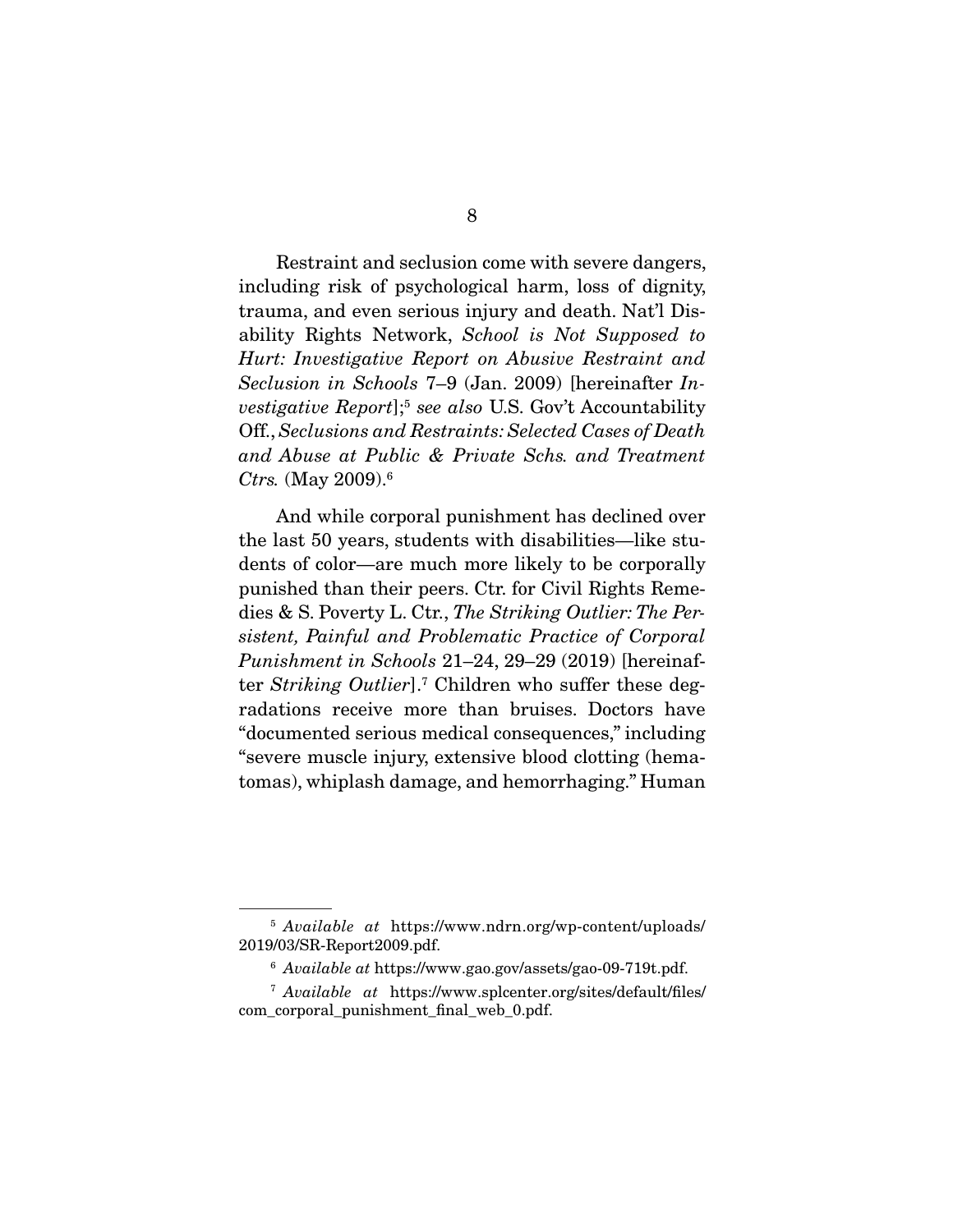#### Rights Watch, Corporal Punishment of Students with Disabilities in US Public Schools, at I (Aug. 10, 2009).<sup>8</sup>

Examples abound of restraint, seclusion, and cor-<br>poral punishment gone wrong. In Michigan, a 15-yearportation punishment goal punishment goal boy with autism died while being physically restrained by school employees who pinned him down for strained by school employees who proves an hour. Investigative Report, supra, at 14. A 7year-old girl with Attention Deficit Hyperactivity Disthe floor because she failed to follow time-out rules. Id.<br>More recently in Connecticut, students were placed in More recently in Connecticut, students were placed in time-out rooms so seclusive that parents dubbed them "scream rooms." Nat'l Disability Rights Network,  $School$  is Not Supposed to Hurt: The U.S. Dep't of Educ. Must Do More to Protect School Children from Restraint and Seclusion 10 (Mar. 2012).<sup>9</sup> A child in Colorado was duct-taped to his wheelchair, an Iowan autistic student was tied to a lunch table, and a 9-yearautistic student was the table of a duffel bag.  $Id$ .<br>of  $9-10-13$ at 9, 10–13.

The Constitution should at least protect students<br>facing the worst violence from their public schools, and it is important for this Court to guide the lower courts in how to administer that protection. Indeed, scholars as well as advocates have recently raised concerns about courts' handling of constitutional protections for  $\frac{1}{2}$ 

<sup>8</sup> Available at https://www.hrw.org/report/2009/08/10/impairingeducation/corporal-punishment-students-disabilities-us-public-

 $\frac{9}{9}$  Available at https://www.ndrn.org/wp-content/uploads/<br>2019/03/School is Not Supposed to Hurt 3 v7 pdf 2019/03/School\_is\_Not\_Supposed\_to\_Hurt\_3\_v7.pdf.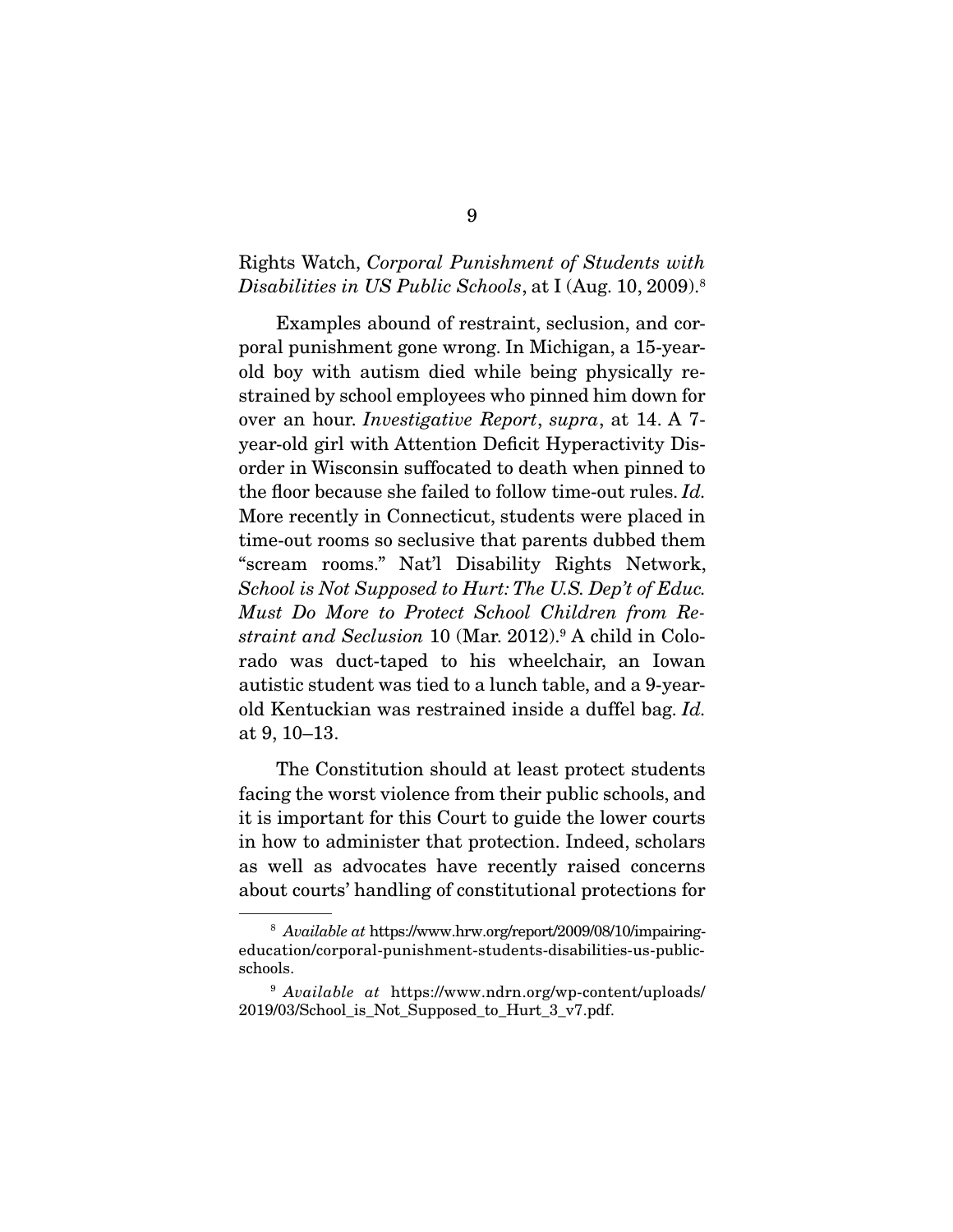those with disabilities. See Jamelia Morgan, Disability's Fourth Amendment, 122 COLUM. L. REV. (forthcoming 2022);10 Maryam Ahranjani, School "Safety" Measures Jump Constitutional Guard Rails, 44 SEA. U. torneys & Advocates, The Crisis of Trauma and Abuse<br>in Our. Nation's Sebools 7, 13, 28, (2020), <sup>11</sup> And state in Our Nation's Schools 7, 13–28 (2020).<sup>11</sup> And state laws on school punishment are a poor patchwork that are inadequate to protect America's children. See, e.g.,<br>Investigative Benert, supra, et 10, 11, Given the wide Investigative Report, supra, at 10–11. Given the wide problem throughout the country, this Court should step in and clarify the protections the Constitution grants to the echildren.  $\sigma$  and the children children.

### **II. The Fifth Circuit's extreme rule has serious consequences.**

While the rest of the country appropriately provides students with varying forms of relief for school violence, in the Fifth Circuit government schools are wholly insulated from constitutional review. Fee and  $I<sub>prare</sub>hcm$  are reutinaly applied to acts of school view. Ingraham are routinely applied to acts of school vio-<br>lence like those presented here to immunize schools and teachers, so long as the school claims the acts have  $\frac{1}{2}$  and the school compared the school compared the acts of discriminants the acts of discriminants  $\frac{1}{2}$ some mind of disciplinary component.

 $T_{\text{max}}$  and  $\Lambda$  resent trace as a predict the point: a Fort are sad. A recent trager case makes the point:  $\alpha$  Fort

 $^{10}$   $\it Available$   $at$  <code>https://papers.ssrn.com/sol3/papers.cfm?abstract\_id=3820117.</code>

<sup>&</sup>lt;sup>11</sup> Available at https://cdn.ymaws.com/www.copaa.org/resource/<br>resmar/docs/2020\_docs/restraint\_and\_secusion\_pape\_ndf resmgr/docs/2020\_docs/restraint\_and\_seclusion\_pape.pdf.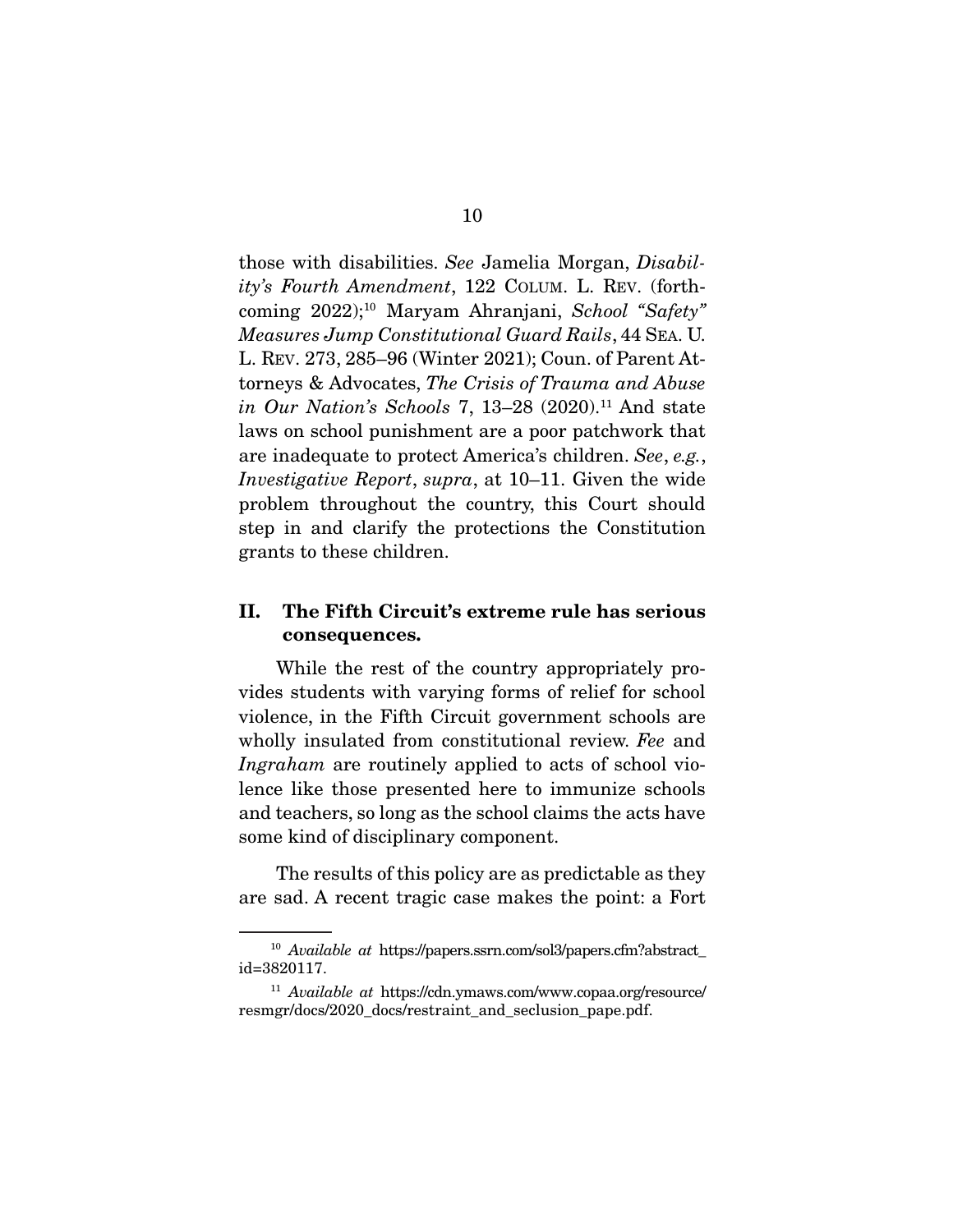was restrained at school. See Silas Allen, Fort Worth Star-Telegram, Fort Worth Student with Autism Died after being Restrained at School. What Happened? (June  $16, 2021$ ).<sup>12</sup> Far from obtaining any judicial rem-<br>edy, as of late last year the family still had not even been told how their child died, or why he was subjected to such treatment. Id. News reports show that the game school has just recently been acquased of abusing same school has just recently been accused of abusing another child, with a teacher alleged to have thrown a<br>9-year-old child against a fence before slamming her to the ground. See C.L. Lynch, NeuroClastic, Justice for<br>Xavier Hernandez: Texas Sebool Still Practicing Illegal Xavier Hernandez: Texas School Still Practicing Illegal Restraints after Killing Young Autistic Man (June 23, 2021).<sup>13</sup>

That school is no isolated outlier. A review of news<br>over the last year shows no shortage of violence against students in the Fifth Circuit's states. See, e.g.,<br>Kovin Dudlov, Jr., KLEV Morebouse, Parish, School Kevin Dudley, Jr., KLFY, Morehouse Parish School Teacher Arrested after Striking Student (Feb. 3, 2022);<sup>14</sup> Emily Donaldson, The Dallas Morning News, 2022);14 Emily Donaldson, The Dallas Morning News, Former Burleson Educators Arrested on Charges of

 $^{12}$  Available at https://www.msn.com/en-us/news/crime/fort-worth-student-with-autism-died-after-being-restrained-at-school $what-happed/ar-AAL6EN0.$ 

where the presence  $\mu$  and  $\mu$ <sup>13</sup> https://neuroclastic.com/xavier-hernandez-fort-worth-autism-

 $14$  Available at https://www.klfy.com/louisiana/morehouse-<br>narish-school-teacher-arrested-after-striking-student/ parish-school-teacher-arrested-after-striking-student/.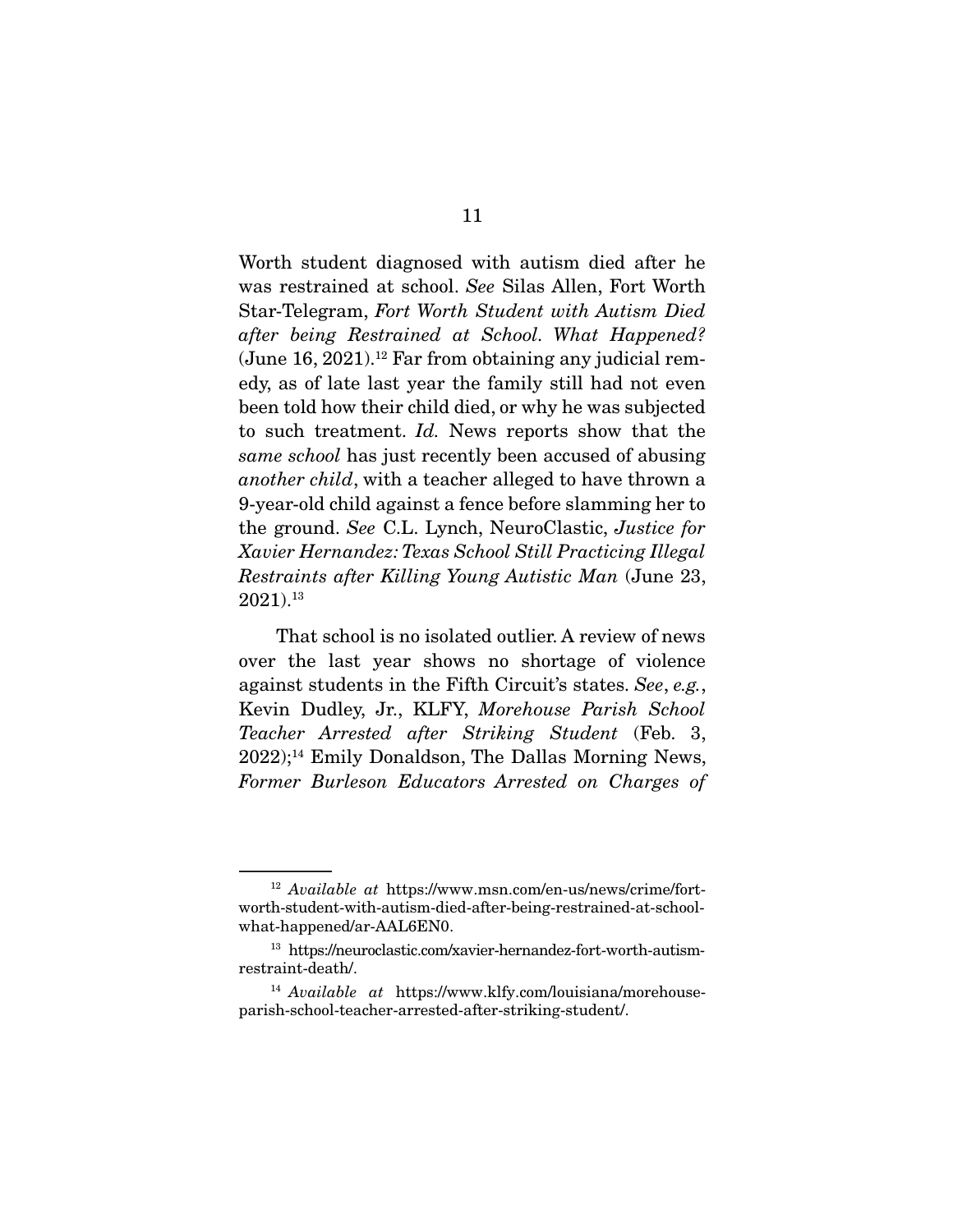Abuse of Disabled Individual (Nov. 29, 2021);<sup>15</sup> Billy Gates, KXAN, Affidavit: Manor HS Teacher Hit Student with Nonverbal Autism, Faces Felony Charge (Nov. 19, 2021);16 Roland Richter, Fox 44 News, Former Killeen ISD Teacher Arrested for Injury to a Disabled Student (Apr. 28, 2021).<sup>17</sup>

That these terrible events disproportionately affect children with disabilities is no coincidence. As the use of corporal punishment for discipline has declined. children with disabilities are now on the front lines in the Fifth Circuit states for mental and physical abuse. "Students with disabilities represent approximately 9.8% of [Texas's] school population," for example, "but they experienced  $91\%$  of restraints in Texas's public schools during the 2018-2019 school year." Disability Rights Tex., Harmful Restraint of Students with Disa-<br>bilities in Texas Schools 9 (Dec. 2020)<sup>18</sup> Unsurpris bilities in Texas Schools 9 (Dec. 2020).<sup>18</sup> Unsurpris-<br>ingly, given the Fifth Circuit's case law, two of the three states with the highest rates of corporal punishment against students with disabilities are states in the against students with disabilities are states in the Fifth Circuit (Mississippi and Texas). Striking Outlier,

 $^{15}$  Available at https://www.dallasnews.com/news/education/  $2021/11/29$  /former-burleson-educators-arrested-on-charges-of-abuseof-disabled-individual/.

of-disabled-individual.<br>
<sup>16</sup> Available at https://www.kxan.com/news/local/travis-county/<br>
affidavit.manor.hs.tagcher.hit.student.with.popygrhal.autism. affidavit-manor-hs-teacher-hit-student-with-nonverbal-autism-

faces-felony-charge/. <sup>17</sup> Available at https://www.fox44news.com/news/local-news/

<sup>18</sup> Available at https://media.disabilityrightstx.org/wp-content/<br>
18 Available at https://media.disabilityrightstx.org/wp-content/ uploads/2020/12/07130335/DRTx-Restraint-Report-FINAL-Dec-7-2020-2.pdf.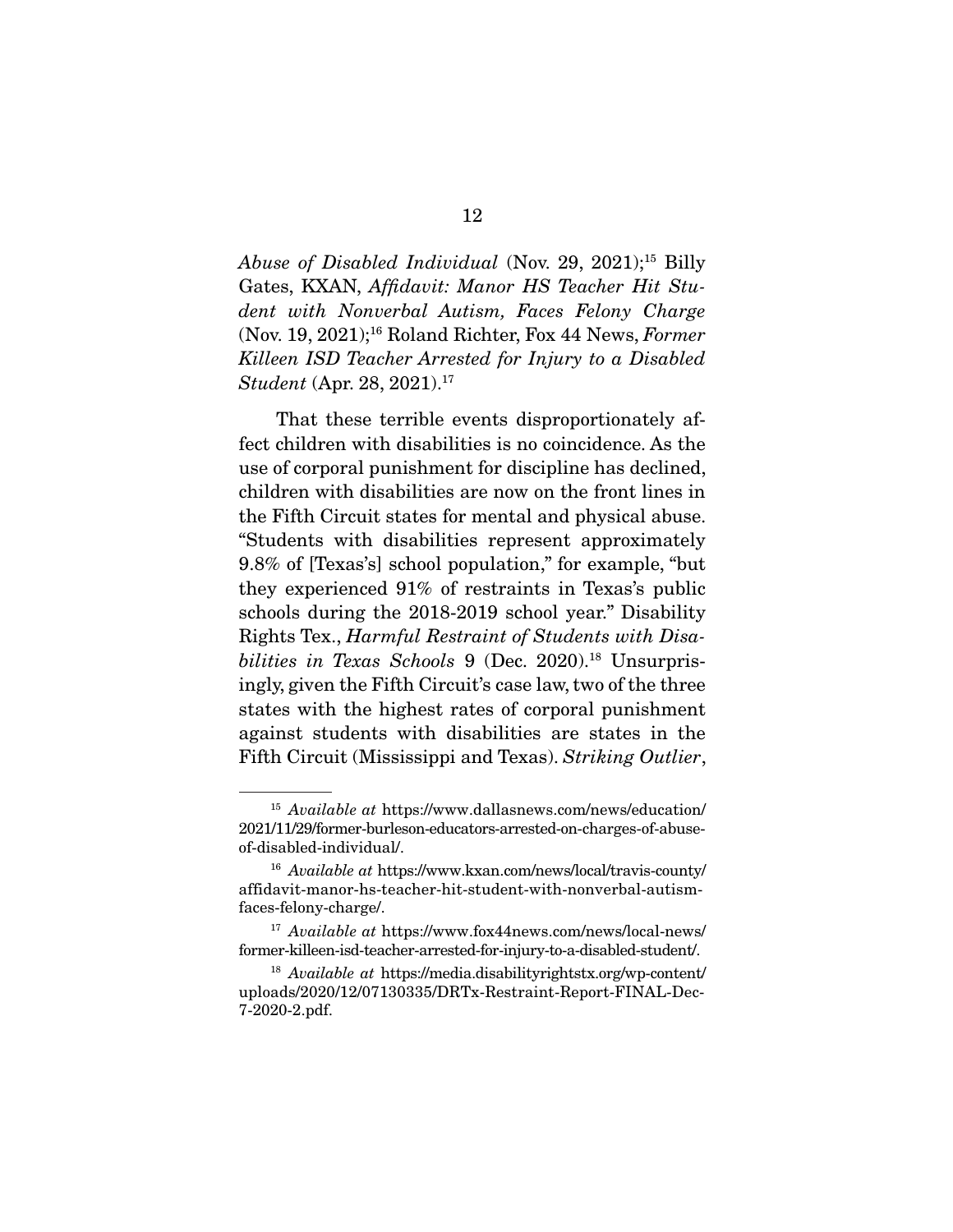supra, at 26. And it is likely that many incidences of restraints used against disabled children are systematically underreported. Jacqueline M. Nowicki, U.S. Gov't Accountability Off., K-12 Education: Education<br>Should Take Immediate Action to Address Inggevrasies Should Take Immediate Action to Address Inaccuracies in Federal Restraint and Seclusion Data 5–6 (June 18, 2019) (listing both the Dallas and Houston Independent School Districts as among those likely underre- $\frac{1}{2}$  entries incidental  $\frac{10}{3}$ porting incidents).

Nor can children rely on existing state law to pro-<br>tect them in the final analysis. The laws of the individual Fifth Circuit states have proven inadequate. For example, the Texas Legislature has made teachers immune from most disciplinary proceedings involving use of force. See TEX. EDUC. CODE § 22.0512. And in<br>Mississippi one study has found that courts "over Mississippi, one study has found that courts "overtheir employees" in cases alleging negligence. Sara B. Kriesel-Hall, A Legal Analysis of Litigation Against<br>Mississippi Educators & School Systems Under the Mississippi Educators & School Systems Under the Mississippi Tort Claims Act 92 (May 2013).<sup>20</sup>

The Fifth Circuit's rule immunizes all of these schools and teachers from even the shadow of liability—no matter the evidence, no matter the age of the child, no matter the consequences. This is no way for child, no matter the consequences in the way for

 $19$  Available at https://www.gao.gov/assets/gao-19-551r.pdf.

 $^{20}$  Available at https://digital.library.unt.edu/ark:/67531/ metadc271847/.